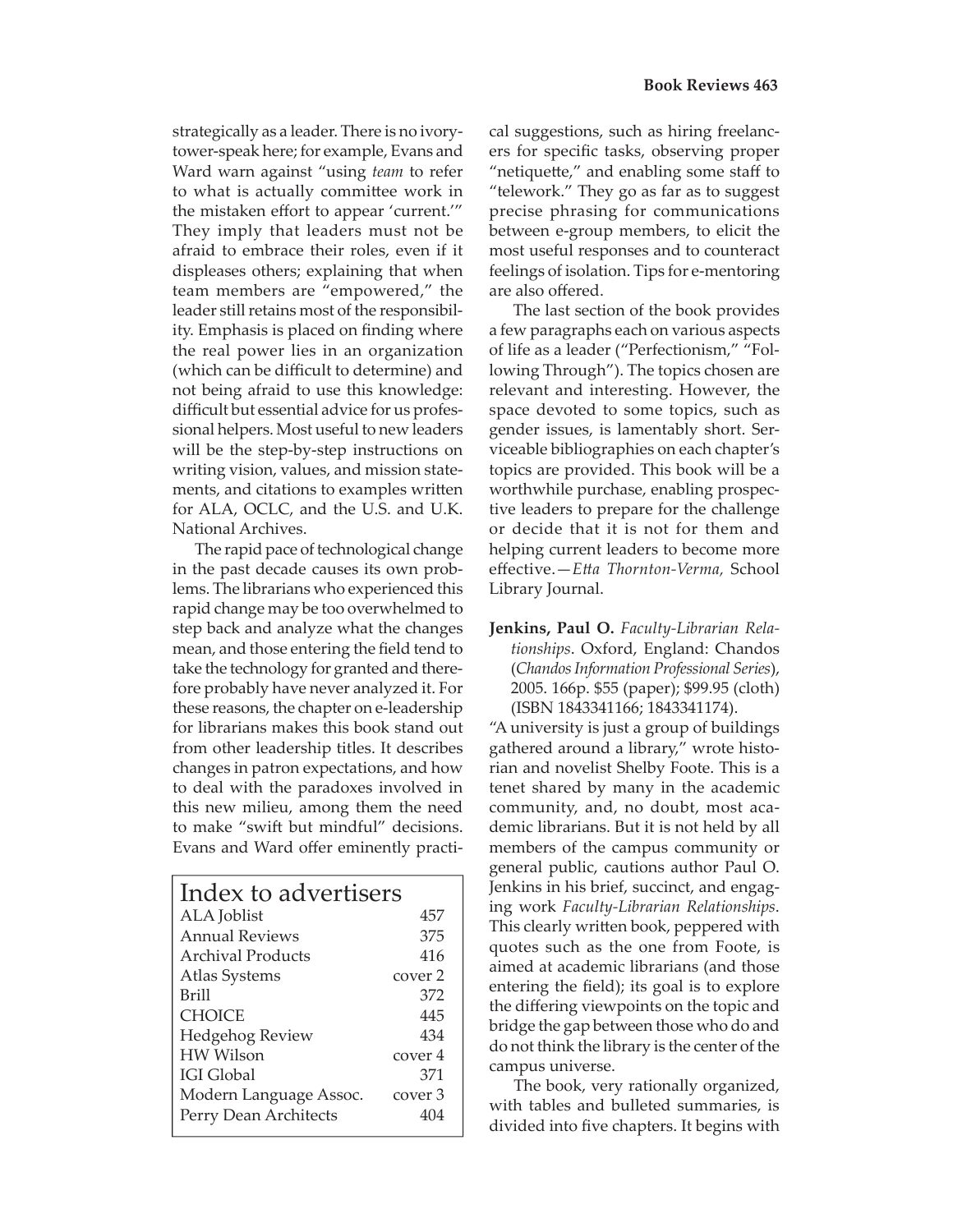a personal foreword describing the warm environment in which the author grew up as the son of a professor at a small liberal arts college and traces his career in library science. (Jenkins has served as a collections development librarian and as a Director of Library Services.) While this background is illuminating, its perhaps too-cozy feel and the use of rosy tints discussing collaborations with colleagues may raise doubts in readers seeking a cool analytical discussion of the often charged relationship between academic librarians and faculty. But Jenkins nearly always rises above this sort of professional cheerfulness through judicious and generous quotations from the literature and the inclusion of the views of colleagues. His charitable voice, always hopeful and helpful, seeking compromise and understanding, guides the discourse.

 Chapter one, "The faculty: who they are, how they think," is a sort of field guide to help academic librarians distinguish the four types of faculty members they may (or may not) spot in the stacks. Some faculty are library-resistant; others minimize the library; many are library traditionalists; and then there are those who are library-active. The author also classifies the types of institutions of higher learning and uses the Myers-Briggs scale to show that faculty and librarians are often the same personality types. Despite this, he acknowledges that conflicts often arise between the two groups. Anecdotes discussing problems with professors expecting servitude rather than service from librarians will prompt knowing sighs from many readers; but the author is quick to turn the other cheek, offering even more anecdotes from faculty and listing many stressors faculty members face.

 Collection development and its ramifications is discussed next. Various viewpoints from the literature are given as to who should be in charge of selecting new titles. Faculty strengths and weaknesses in this field are noted, again with suggestions as to how to better improve skills on

all sides. The use of liaisons, allocation formulas, approval plans, and methods of weeding are all touched on and neatly summarized in the chapter's conclusion. Theories and examples from various institutions are nicely counterbalanced by some practical advice on how not to alienate faculty members while remaining transparent in allocating funds for purchases in various disciplines.

 The central chapter revolves around the crucial issue of information literacy (IL). After a discussion of the literature, Jenkins poses the question, "Can librarians rely on faculty to teach IL skills?" He reviews and assesses some of the literature on the topic, reproduces other librarians' lists of what constitutes information literacy, summarizes procedures followed on specific campuses, and notes the general consensus that IL must be taught in a student's first year, and then suggests Web-based courses as a method of compromise between librarians charged with teaching skills and professors unwilling to give up class time for such "intrusions."

 Jenkins then turns his attention to other faculty-librarian relationships, briefly discussing committee service, working in distance education, providing a refuge in the library for faculty, and the like. He focuses on marketing the library to faculty, giving nearly twenty specific suggestions, many of them attributed to various librarians around the country who developed, devised, and succeeded in their outreach efforts.

 The final chapter constitutes over one third of the book and contains some of the most compelling reading but, at the same time, demonstrates the book's greatest weakness. To better educate librarians to the stresses and achievements and life struggles of faculty, Jenkins reproduces question and answer sessions held with over a dozen faculty members from various disciplines at his home institution, Mount St. Joseph College in Cincinnati, Ohio. Those interviewed discuss the demands on their time, complain about the